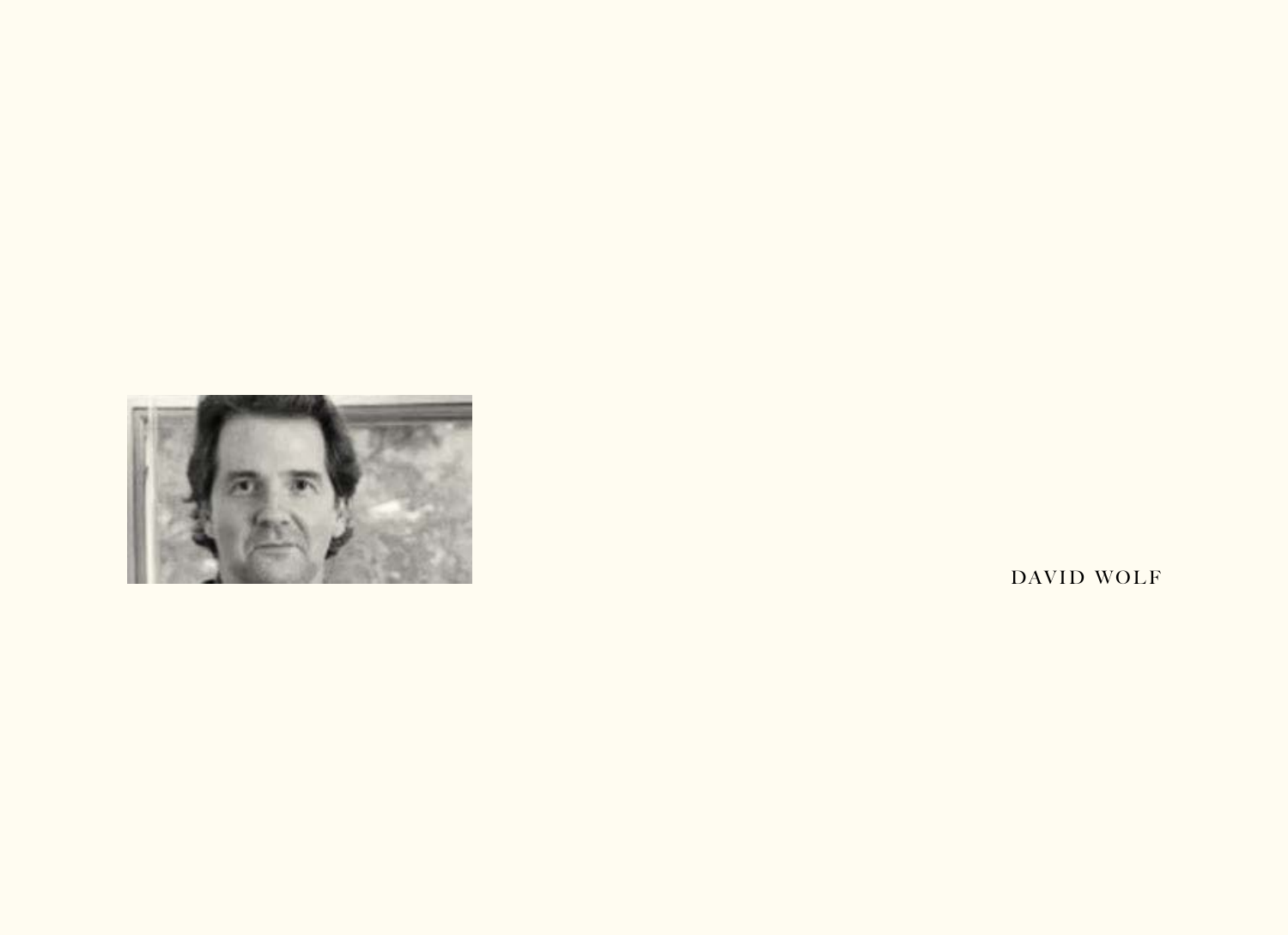## Triptych at Year's End

#### I

References N/A: How the current curriculum vitae of the world closes. And what the landscape said to me as I trained it north through the wasteland, up from Philly to NYC, rattling through the Jersey-piled scab of gutted warehouses, defunct plants and junk-rust thickening on the skin of the poor old sphere.

I closed my eyes and thought of chiffon, then of a chiffonier, then a haycock I leaned against once in a field no longer here.

Then a story about Draupadi, Krishna, a "limitless" sari flowing... a tale of humiliation defied, I believe. [Look up story]

Slip-sliding now through the text-drunk city at the close of another year: Serendipity Tuscan Milk Bamboo Sushi Famiglia Pain Quotidienne FiGo Quick Park Don't Honk! \$350.00 Penalty...

"...and hushed we sat/As lovers to whom Time is whispering."

I equal my worst revisions, nourished in the dim glow, the old dimensional rub.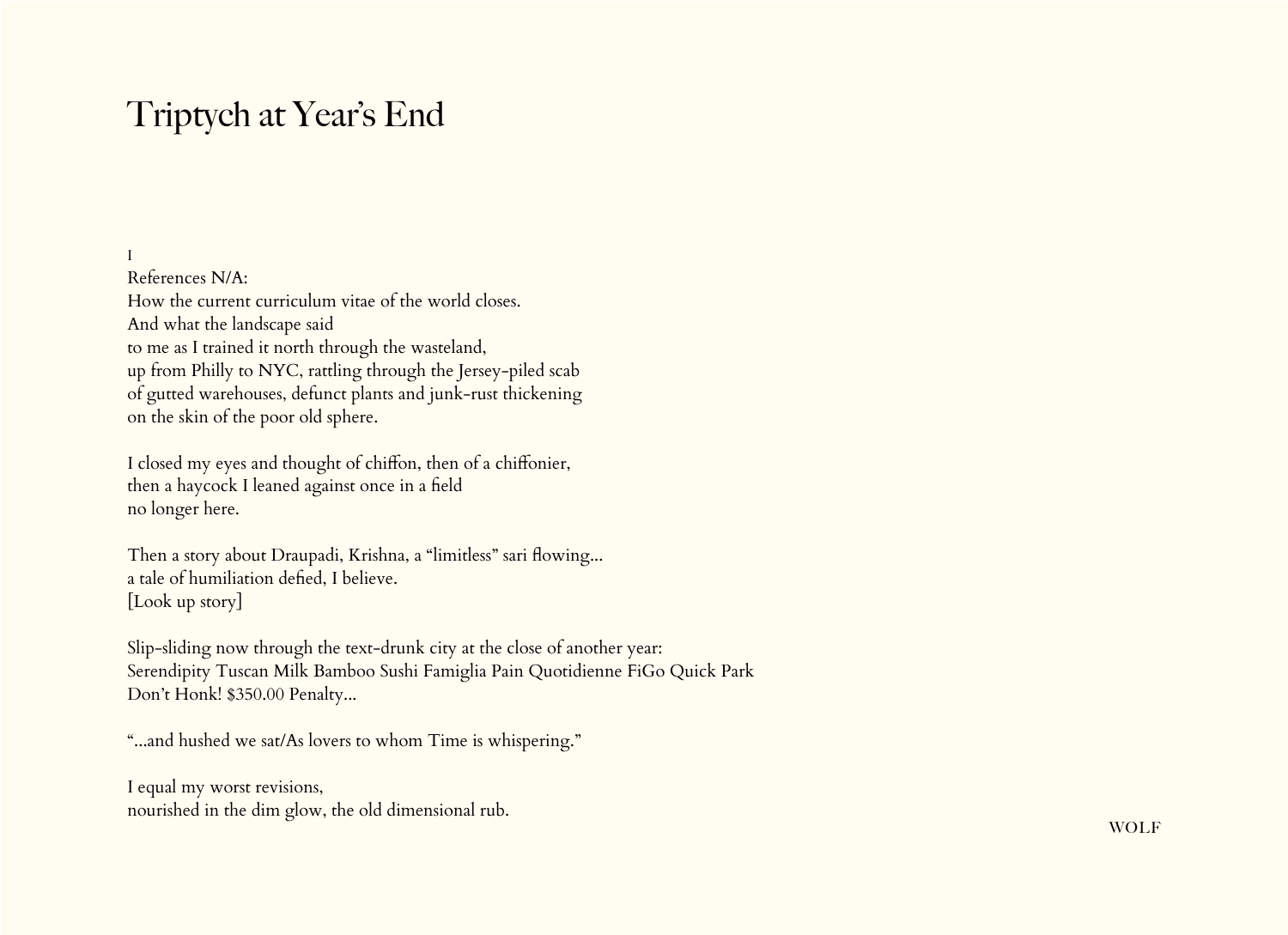No, my reversions equalize; the weak light of this third-dimensional rub prizes me, strewn dreamer passing once more through the streets of this taken isle.

II To Do: Give up a desire or two for resolution (as always), completion, to please via dutiful response...

Impeach the mummified trip hammer of my nostalgia ringing (*Auld Lang Dong*) above the pulse beneath the perpetual thrust of traffic, pressed candor, exchange...

> A few blocks away the big lit ball's poised to drop— "What channel's it on?"

#### III

Lone white-tiger pigeon pecking at the lip of a green cornice. Important that it's green. And once ornate, now soot-cracked, sagging. Sleet-slicked this morning. Green cornice. I'm done purporting. Much. *Plug Me into Something.* Some other city bird, unseen, chirps as the scuffed dawn asks me to return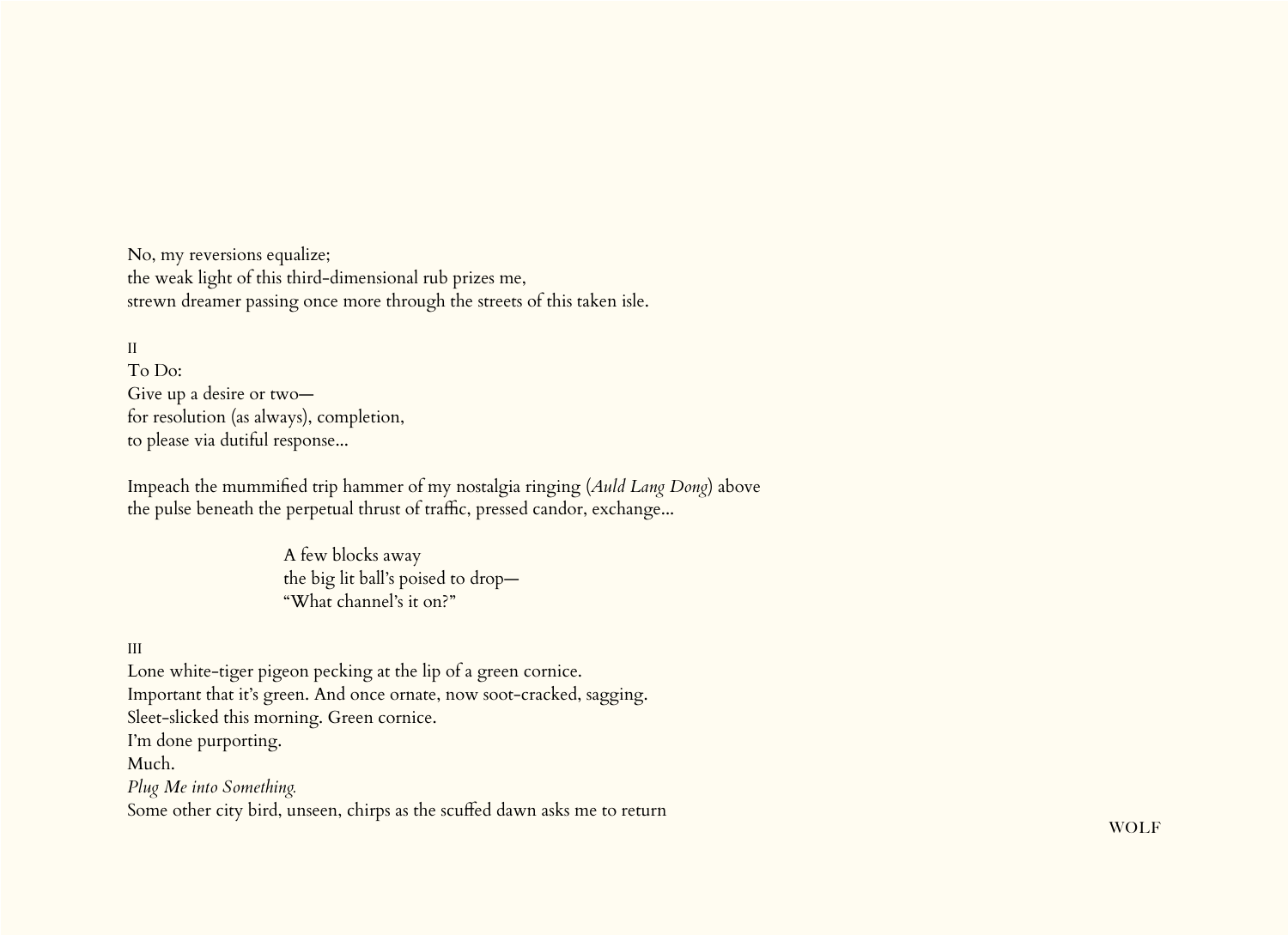its hackneyed sheen. True, the light tells me, *I'm* the raw seeker in need of resoling. The skyscrapers feel absurd; the passing haze does not. My easy notes of grief seep skyward, drawn up by the moonish sun. I lean away from another year's hotbed of commerce, disrobe, slip into the guest tub and let the spatter and grit of yesterday's film loosen, surface, settle again.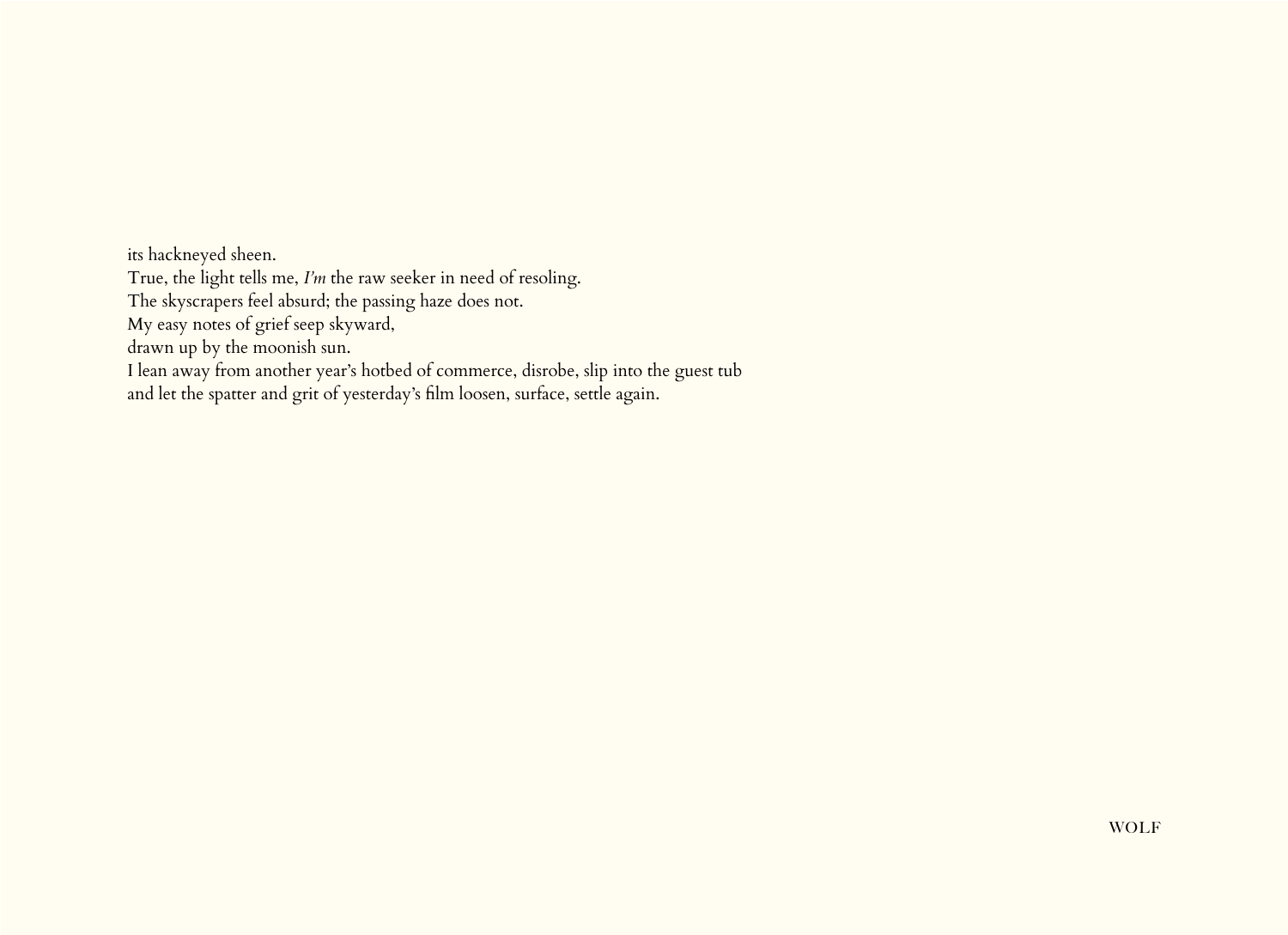# The Objectivist in the Land of the Fauves

1. I warned you against sleep in this hour's light and slept myself.

*a weathered green shutter swinging open to a violet glow*

2.

At the café across the street the chef arrives for work, kissing the waitress in camouflage hello.

Zinc-tainted wine's closing beam of day cracked tile or spider?

Spider.

Another answer: the little girl on the beach this morning feeding pebbles to her doll.

Pigeons huddled in the wind, eyeing speech's damp sketch

3. *right before the dawn...*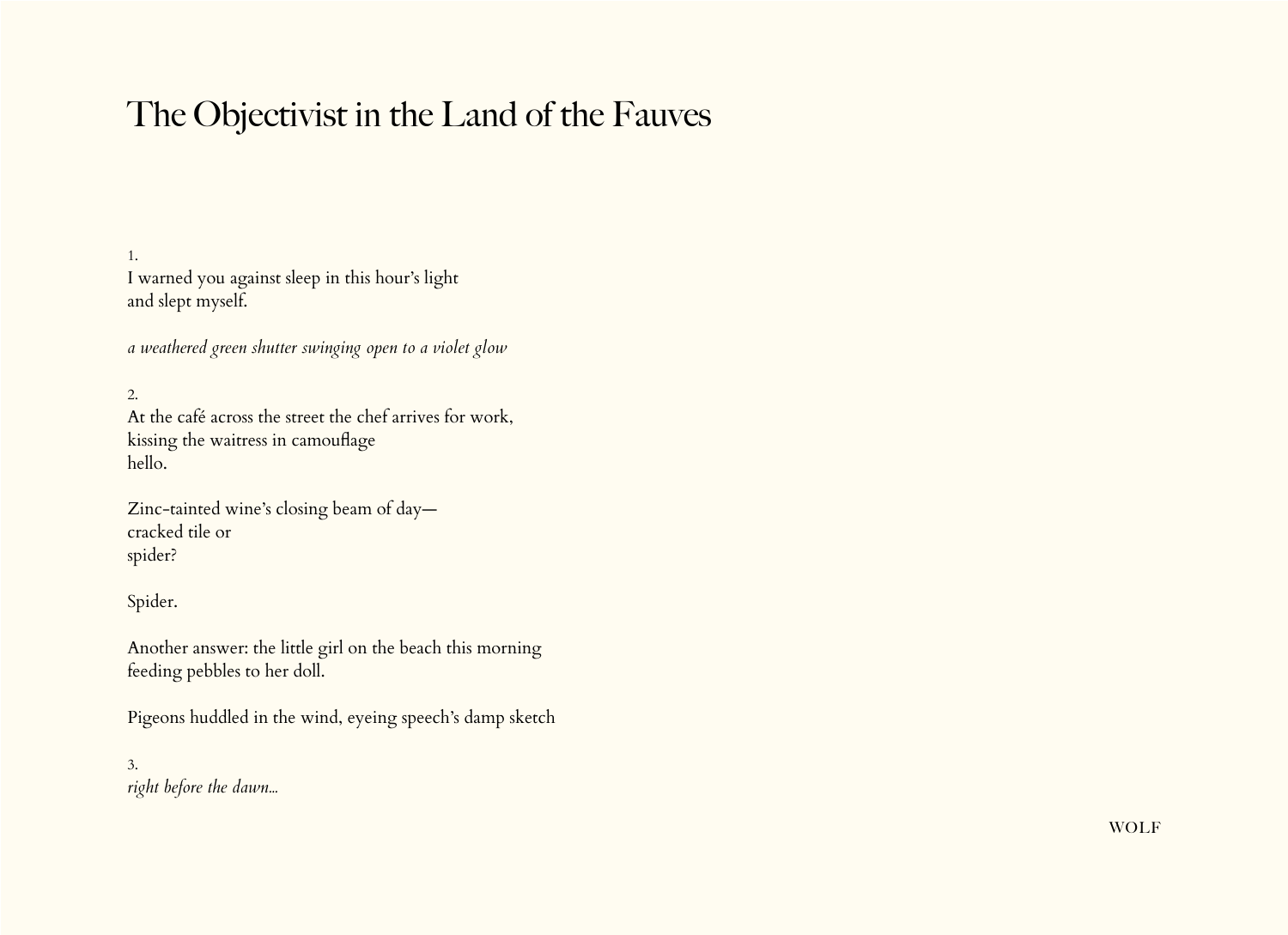Once more the carriage is placed back of the horse, rousing some birds. And so the squeaking wheels in my dream turned out to be that tree full of birds, just before dawn.

4.

Let the tune from the unknown café, the glance of your passing, scurry along noon's lit railing, this brief sky my province.

From the balcony: a smattering of love below in the narrow streets.

Snatch of a cloud seems to steam from the tiled rooftops.

White gold of a commanding idea, blessedly you elude me, milliner to the air.

5. Sly meadow deep in the confines of the mind blows to a firm glaze gone bust.

A broiled wave slips in, bans its own return, bubbles a summons to leap all habit.

Daft pine, the birds seem to love your beret.

Floodlit gnarly self unfit for the banquet, go, it's time.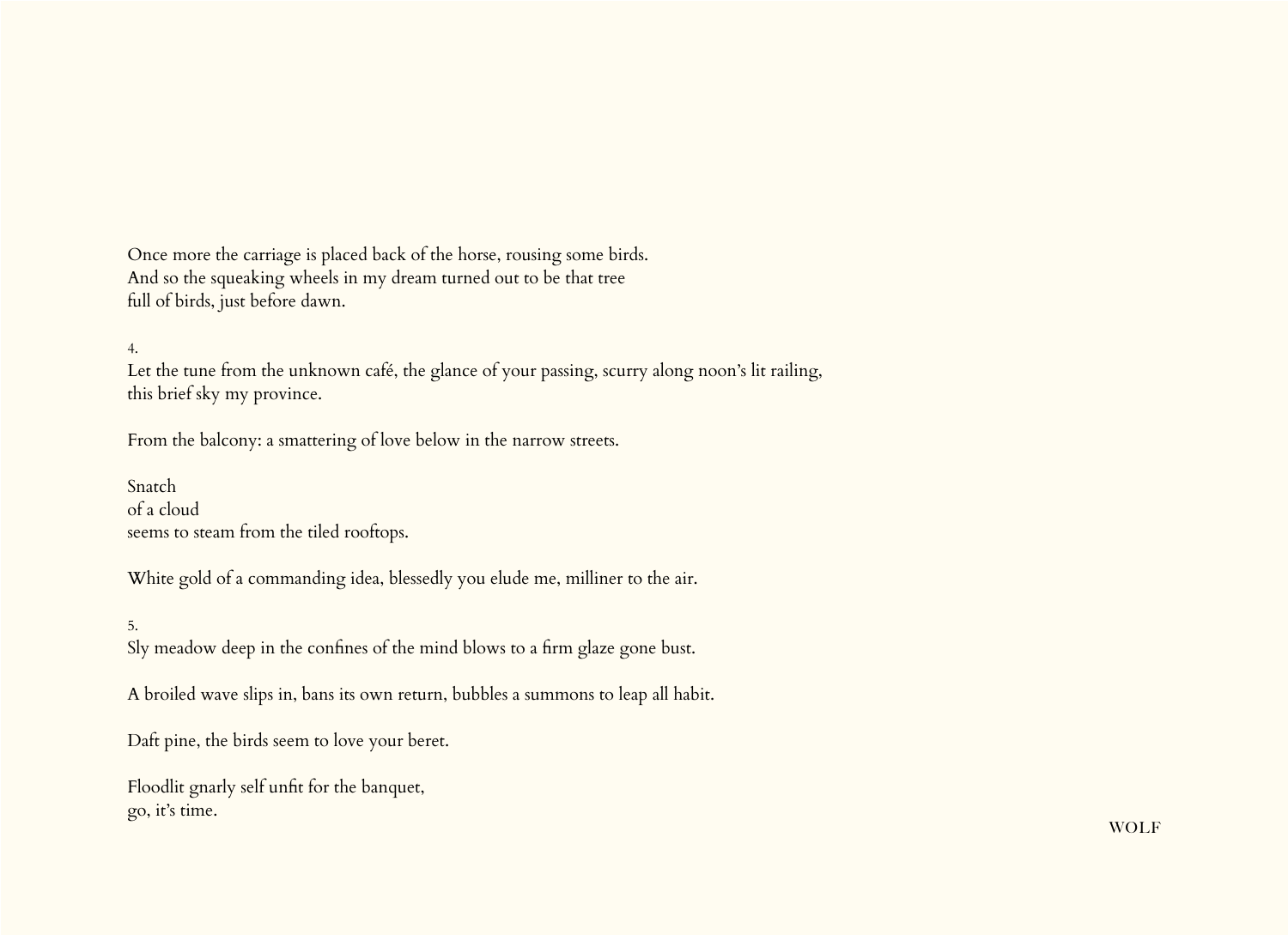Forget again...this evening...all's demise

6. The little wind pushed open the broad door. The door let in the little wind And through the swung pane: *September's champagne light.*

7. Knives, forks, crosses clink behind me.

I turn to see the dead bloom of war and the seed's pitch romancing like black ice.

When you're just a polished, mottled shell longing for the air brushed by the fern... (sea wave in the dark, I forgot to say I heard you; lucky you, you can't care), oil and gold just stink of anger and doubt.

Beauty disavows the empire.

*Rose nuzzling a green chili in the parade's passing shadow.*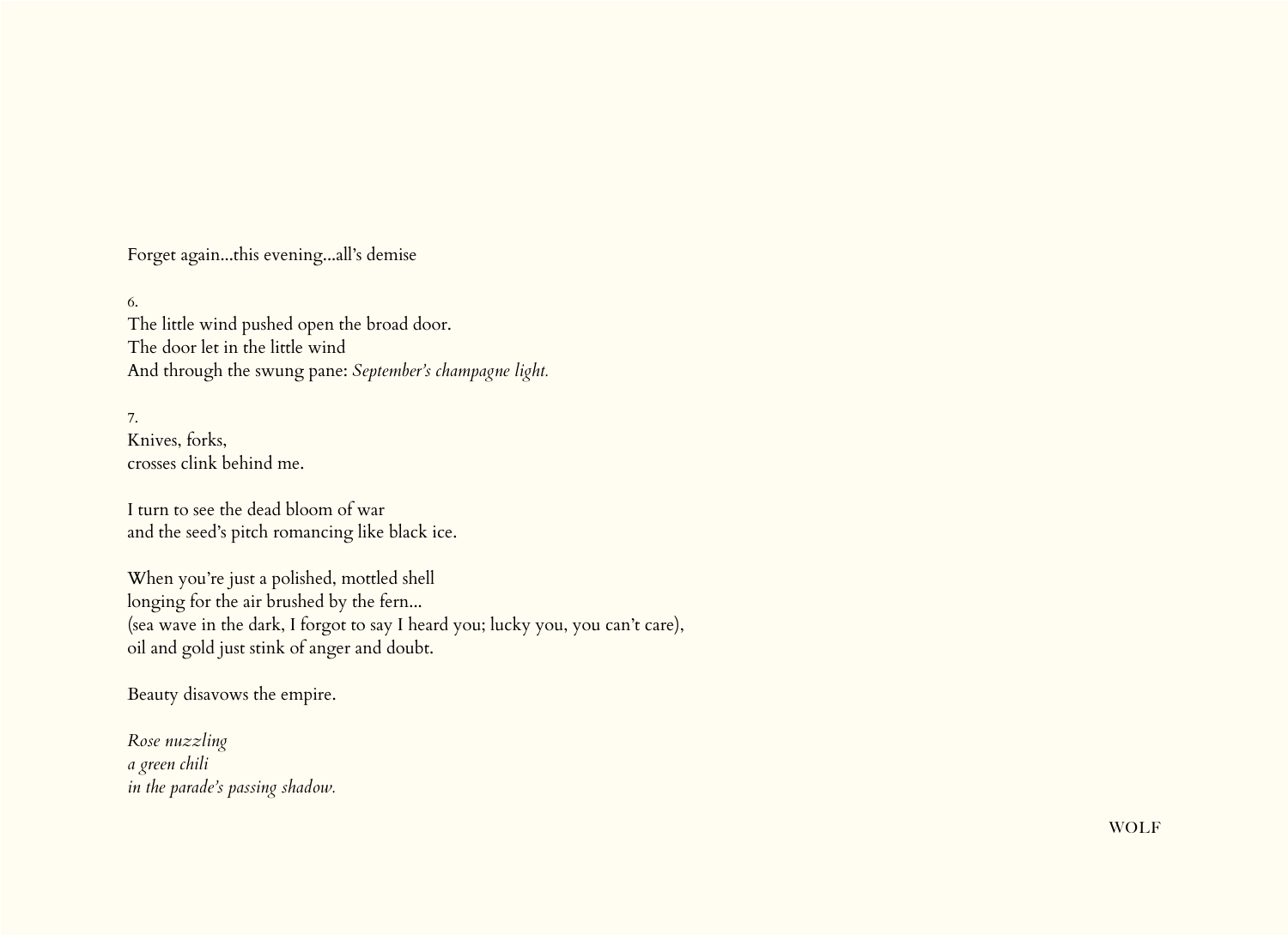Hey, and there's Mars, that prick of red starlight deepening in a late summer's dusk.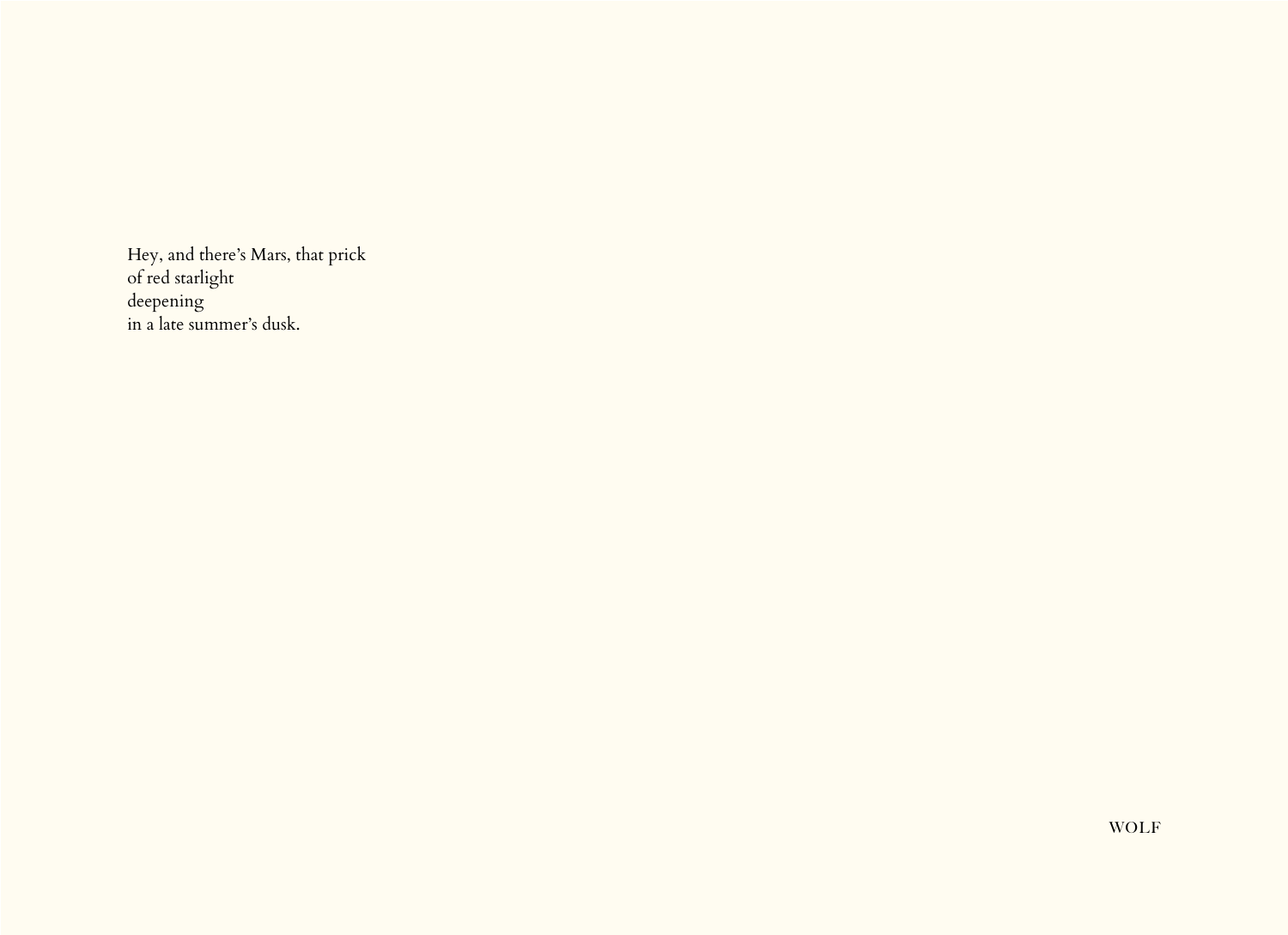### Solo

adrift again on a dead canal, you feel heir only to a low summons—

echo severed from your muted self-rule

or some gathering of life circling the bolt-hole of happiness—

charm's sediment hangs in the dark troughs,

pocked spire wavering—

*the reflections aren't here to assure*

stone's fleeting relief,

a chime's slant hymn and

all my missives are just evasive scrawl.

My inner snake tendrils from alley to alley just fine.

Up shoots a wisp of valor. I'm bent low as the days.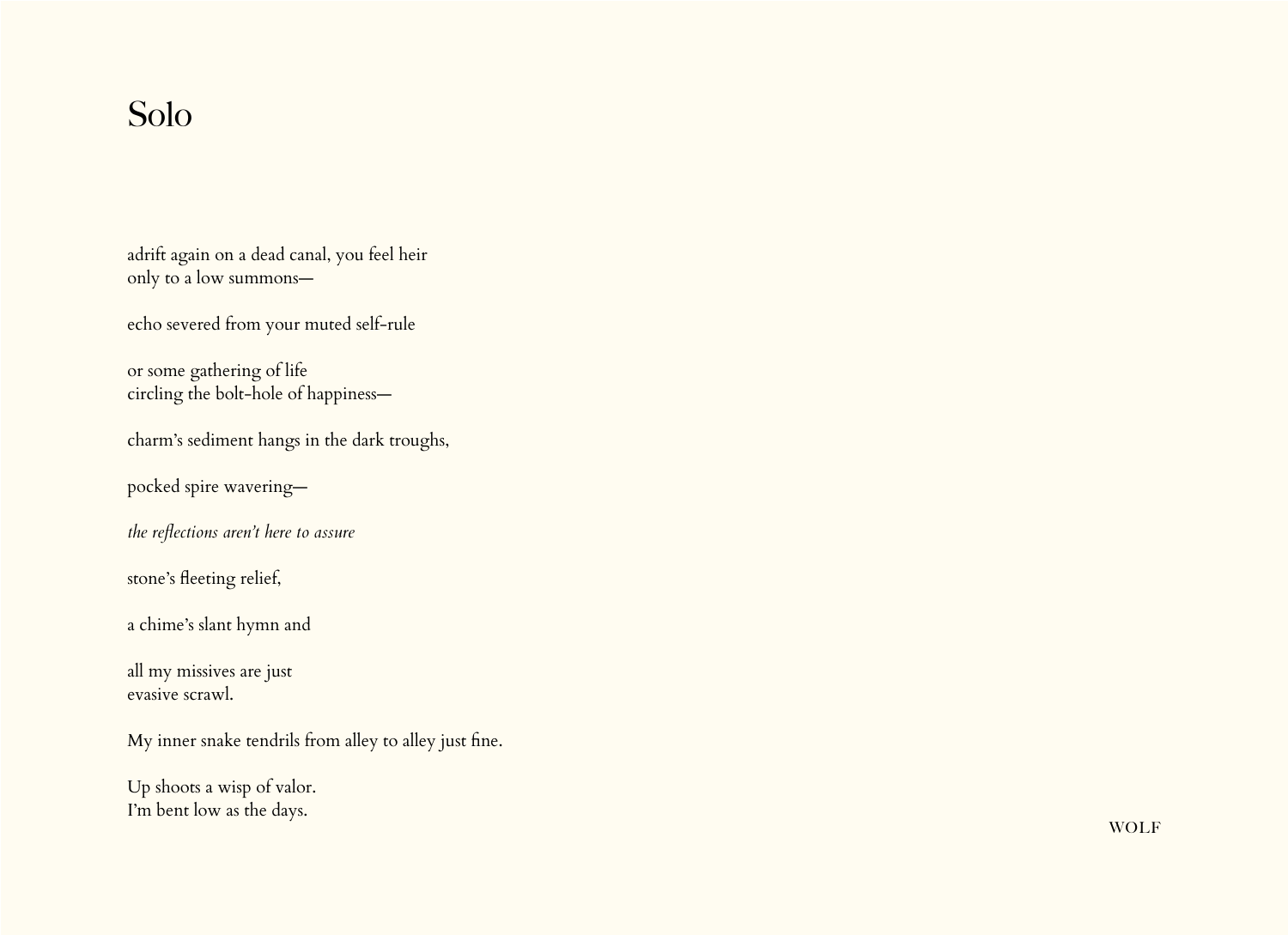The crepe myrtles shiver; the mind laps

another cut gaze lingering too long at *hello*.

The sum proves elusive, immersed in its own light opera: incongruity, hung closure, same-breath tempos,

the crossing guard's whistle silenced by summer back home,

love and passwords come and gone—

I took the hand of the day and felt the arc of its pull away.

Here is the future: my sin aches, of course, and a little less of the old worship cooks off.

Pipe some more icing, maybe.

Forage for more cheer and give the lilies their due—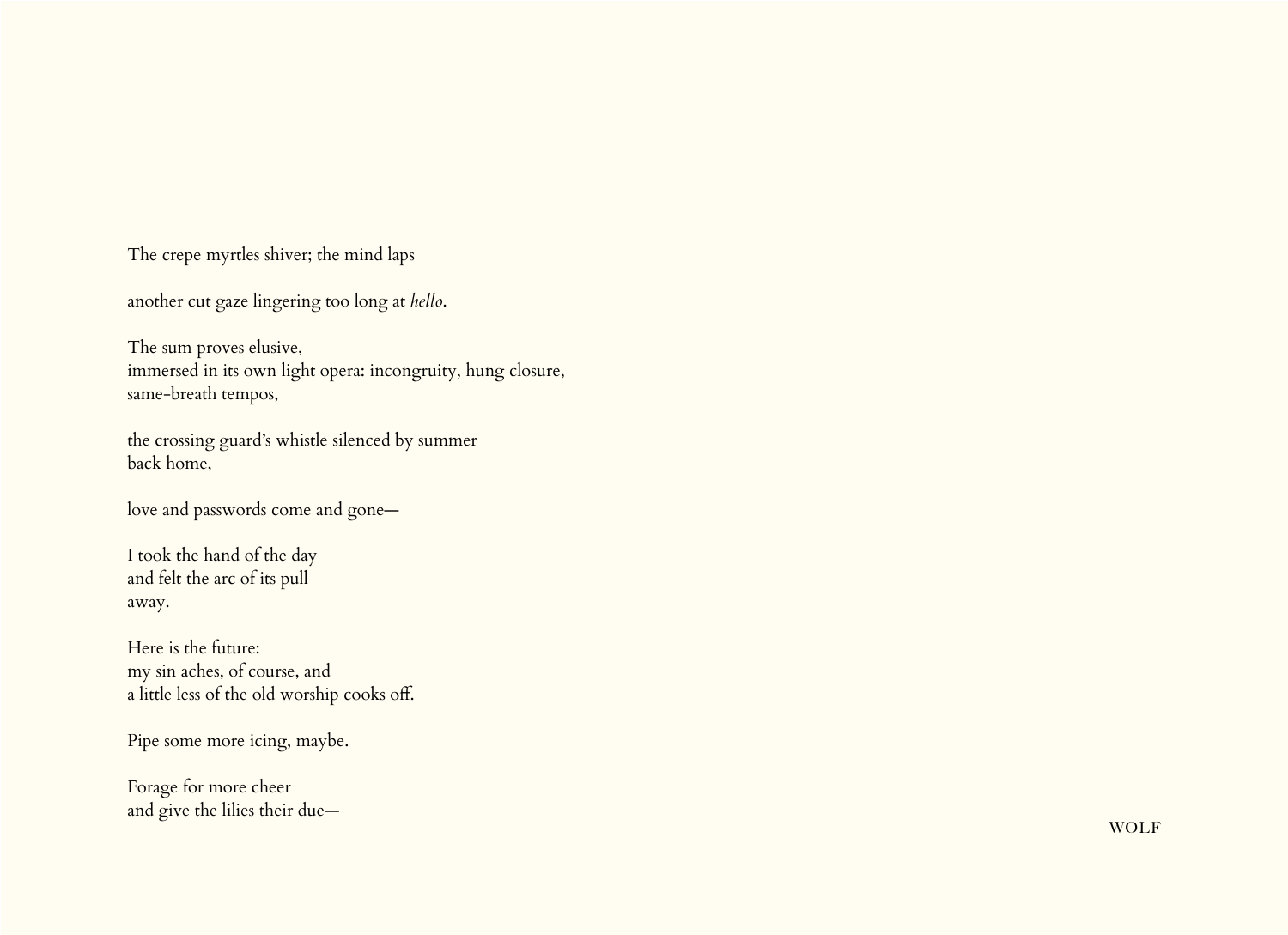they need more day to glow, like the light at rest in the severed limbs loaded with pale apples at the foot of the steps in that painting you burned.

The circumnavigations of truth always brought out the fire-eater in me.

Why pull distress from the rise of it all?

The light withdraws homage from railings smoothed from centuries of grasps, slight brushes, fingers ringless and ringed,

yet to be stripped, plied—

What are we saying?

Lie back;

no need for the oars of mere years—

the tide will steer you clear of the false glare.

Avid star,